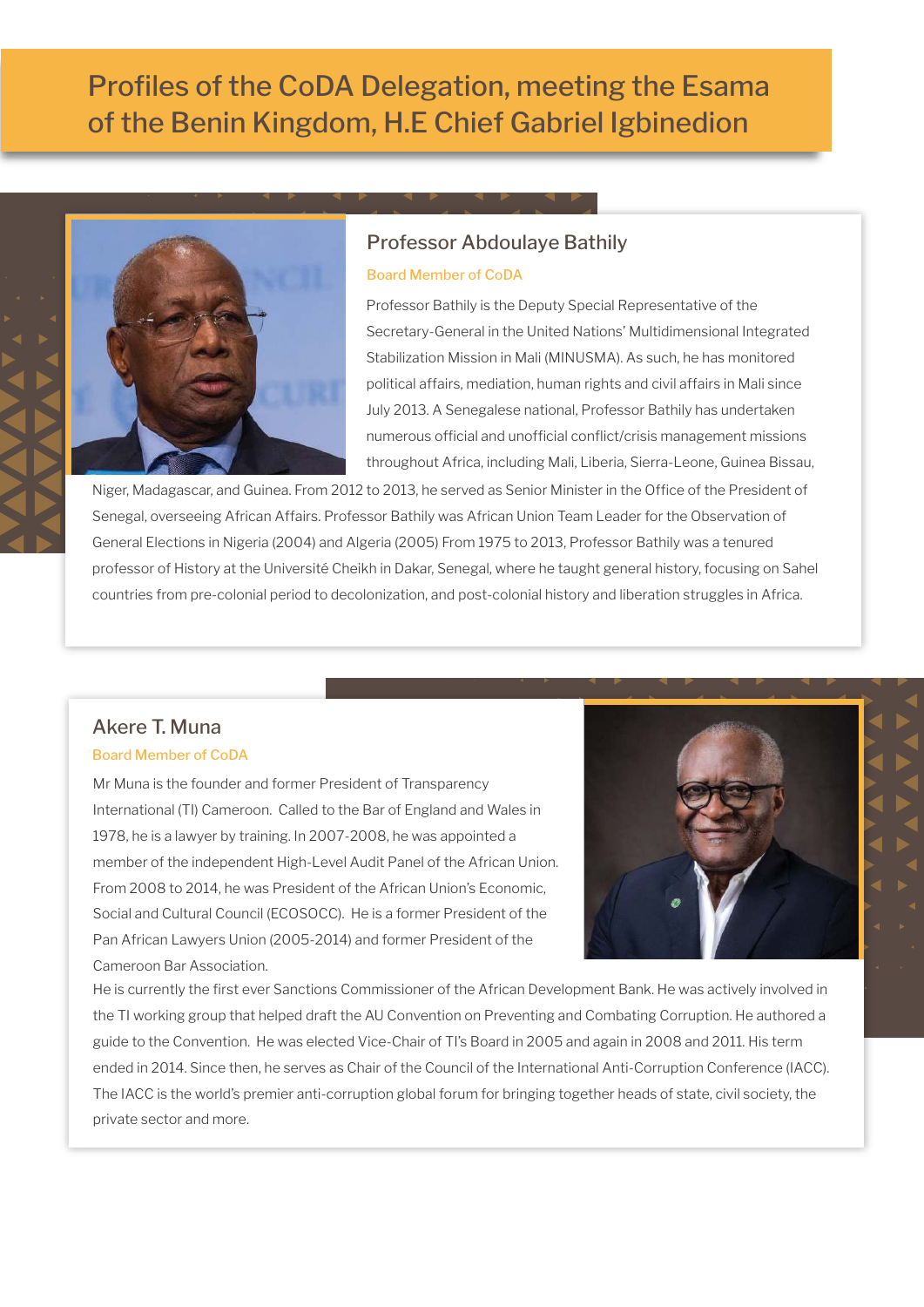

# Dr. Amany Asfour

### Board Member of CoDA

Dr. Amany Asfour graduated from Faculty of Medicine – Cairo University and had her Master Degree & M.D. degree in Pediatrics at the National Research Center of Egypt. She joined the private sector since she was a student at the Faculty of Medicine. Within a few years she was able to establish her company for Health Care Management and Medical equipment with more than 30 brands. She established the Egyptian Business Women Association in 1995 with the objectives of promoting

young generations of Women Entrepreneurs & giving guidance to women business owners of Small & Medium enterprises, increasing role of women in the value chain and value addition. Dr. Asfour than established The Federation of Business & Professional Women BPW – Egypt and subsequently founded the African Alliance for Women Empowerment which has focal points all over Africa & its main target is Women Empowerment in Africa & establishing projects and marketing of products for women entrepreneurs and women owners of small & medium enterprises in the African continent for Africa's economic Growth and increasing Intra Africa Trade. Dr. Asfour is the founder and Chair of the African Congress for Women Entrepreneurs. Dr Asfour is also elected as the Chair of the FEMCOM-Egypt Federation of Business Women Associations in the COMESA Region (Common Market for Eastern & Southern African) .Dr Asfour was also elected as the Chair of the COMESA Business Council the apex Body of Private sector in COMESA and she is the first Woman to chair this organization for 2 terms till 2018. She currently serves as the Chairperson of the Interim Executive Bureau of the African Business Council (AfBC).

# Engineer Mansur Ahmed

### Chairman, African Manufacturers Association and Executive Director, Dangote Group

Engineer Ahmed is the 10th President of the Manufacturers Association of Nigeria and the Chairman of the African Manufacturers Association. He is an Executive Director at Dangote Group. Engineer Ahmed has a first degree in Mechanical Engineering from Nottingham University and a Masters degree in Industrial Engineering and Administration from Cranfield Institute of Technology (now Cranfield University). He also has a post graduate certificate in Investment Appraisal and Management

from the Harvard Institute of International Development. He has over 40 years' experience across many Industries in both the Public and Private sectors of the Nigerian Economy. Between 2008 and 2012, he was the pioneer Director General of the Infrastructure Concession Regulatory Commission. Before his appointment to the ICRC, the Director General of the Nigerian Economic Summit Group (NESG). Prior to his stint at the NESG, Engr. Ahmed had spent 15 years at the Nigeria National Petroleum Corporation where he served in various capacities, including over seven years as the MD of the Port Harcourt Refinery and about five years as the Group Executive Director (Refining and Petrochemicals). Engineer Ahmed is a fellow of the Nigerian Society of Engineers and the Nigerian institute of management and a Member of the Institute of Directors Nigeria. He has served on many Boards as well as many National Committees including the National Economic Management Team; the Economic Management Implementation Team and the Technical Committee on Privatization; the National Competitiveness Council (NCCN) and the Advisory Board of the Centre for Infrastructure Policy, Regulation and Advancement (CIPRA) of the Lagos Business School, among others. He has also at various times sat on the Boards of several other organizations includingGlaxo Smithkline (GSK); Dunlop Nigeria Plc; Union Bank of Nigeria Plc; the Cement Company of Northern Nigeria and Kaduna Textiles Ltd. His passion for education and remarkable service to humanity has Engr. Ahmed serving as the Chairman of the Board of Governors of the Sacred Heart Primary School, Kaduna, since 1984 and also on the Board of Teach for Nigeria! (a private not- for- profit) institution.